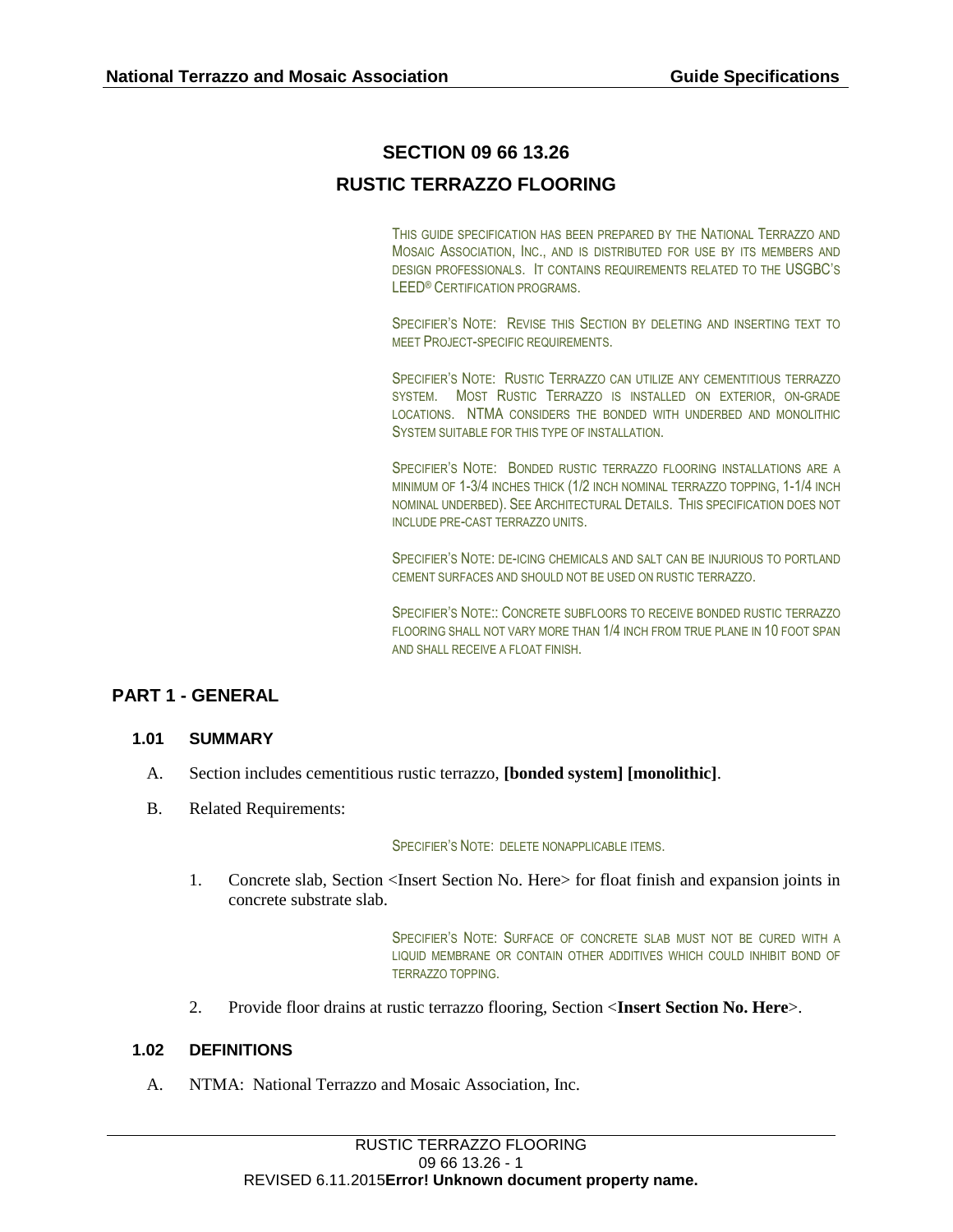B. Marble: Metamorphic (recrystallized) limestone, composed predominantly of crystalline grains of calcite or dolomite or both, having interlocking or mosaic texture.

> SPECIFIER'S NOTE: NTMA DOES NOT RECOMMEND THE USE OF GLASS OR PLASTIC CHIPS IN PORTLAND CEMENT TERRAZZO MIXES.

C. Aggregate: Material other than marble, used in the topping which may include granite, abrasive, quartz, or river gravel.

## **1.03 PREINSTALLATION MEETINGS**

- A. Preinstallation Conference: The General Contractor shall conduct a conference at Project site before Terrazzo Contractor begins installation.
	- 1. The General Contractor shall invite Terrazzo Contractor, the Architect, and representatives of the Owner.
	- 2. Review methods and procedures related to terrazzo including, but not limited to, the following:
		- a. Inspect and discuss condition of substrate and other preparatory work performed by other trades.
		- b. Review and finalize construction schedule and verify availability of materials, Installer's personnel, equipment, and facilities needed to make progress and avoid delays.
		- c. Review terrazzo mixes and patterns.
		- d. Review custom terrazzo mixes, designs, and patterns.
		- a. Coordination with the Work of other Installers.

# **1.04 ACTION SUBMITTAL**

A. Product Data: Terrazzo Contractor shall submit Product Data for each type of product required for installation including:

> SPECIFIER'S NOTE: RETAIN ONLY THOSE ITEMS WHICH APPLY TO PROJECT IN THE FOLLOWING LISTING.

- 1. Strip materials.
- 2. Sealer.
- 3. Cement.
- B. LEED Submittals: Terrazzo Contractor shall submit the following:

SPECIFIER'S NOTE: RETAIN ONLY THOSE SUBMITTALS WHICH APPLY TO PROJECT IN THE FOLLOWING LISTING.

- 1. Product Data for Credit MR 4: For products having recycled content, submit documentation indicating percentages by weight of postconsumer and preconsumer recycled content.
	- a. Include statement indicating cost for each product having recycled content.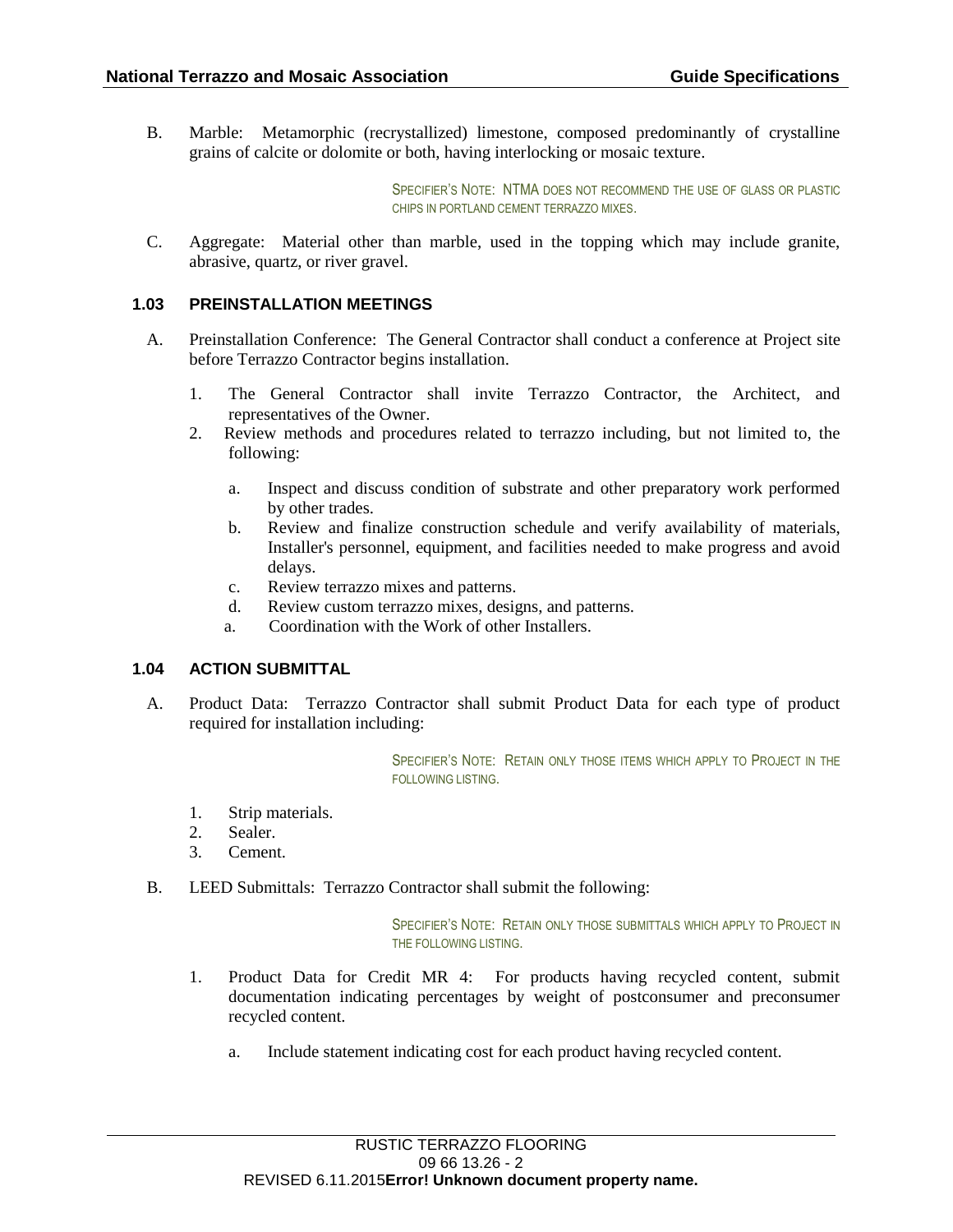- 2. Product Certificates for Credit MR 5: For products and materials required to comply with requirements for regional materials, submit documentation indicating location and distance from Project of material manufacturer and point of extraction, harvest, or recovery for each raw material.
	- a. Include statement indicating cost for each regional material and the fraction by weight that is considered regional.

SPECIFIER'S NOTE: "PRODUCT DATA FOR CREDIT IEQ 4.1" SUBPARAGRAPH BELOW APPLIES TO LEED-NC, LEED-CI, AND LEED-CS FOR INTERIOR FINISH MATERIALS; COORDINATE WITH REQUIREMENTS FOR ADHESIVES.

3. Product Data for Credit IEQ 4.1: For adhesives, submit documentation including printed statement of VOC content.

> SPECIFIER'S NOTE: "PRODUCT DATA FOR CREDIT IEQ 4.3" SUBPARAGRAPH BELOW APPLIES TO LEED-NC, LEED-CI, AND LEED-CS FOR INTERIOR FINISH MATERIALS; COORDINATE WITH REQUIREMENTS FOR SEALERS.

4. Product Data for Credit IEQ 4.3: For sealers, submit documentation including printed statement of VOC content.

> SPECIFIER'S NOTE: "LABORATORY TEST REPORTS FOR CREDIT IEQ 4" SUBPARAGRAPH BELOW APPLIES TO LEED FOR SCHOOLS FOR INTERIOR FINISH MATERIALS.

- 5. Laboratory Test Reports for Credit IEQ 4: For flooring system including adhesives and sealers, submit documentation indicating that products comply with the testing and product requirements of the California Department of Health Services' "Standard Practice for the Testing of Volatile Organic Emissions from Various Sources Using Small-Scale Environmental Chambers."
- C. Shop Drawings: Terrazzo Contractor shall prepare and submit Shop Drawings that include plans, elevations, sections, component details, and attachments to other work. Include terrazzo installation requirements. Show layout of the following:

SPECIFIER'S NOTE: RETAIN ONLY THOSE ITEMS WHICH APPLY TO PROJECT IN THE FOLLOWING LISTING.

- 1. Divider strips.
- 2. Expansion-joint strips.
- 3. Accessory strips.
- 4. Abrasive strips.
- 5. Stair treads, risers, and landings.
- 6. Terrazzo patterns.
- 7. <**Insert requirements**>.

SPECIFIER'S NOTE: KEEP PARAGRAPH BELOW FOR RELATIVELY SMALL AND SIMPLE PROJECTS WHERE TERRAZZO COLORS AND PATTERNS HAVE ALREADY BEEN SELECTED. DELETE PARAGRAPH IF KEEPING "SAMPLES FOR INITIAL SELECTION" OR "SAMPLES FOR VERIFICATION" PARAGRAPHS BELOW.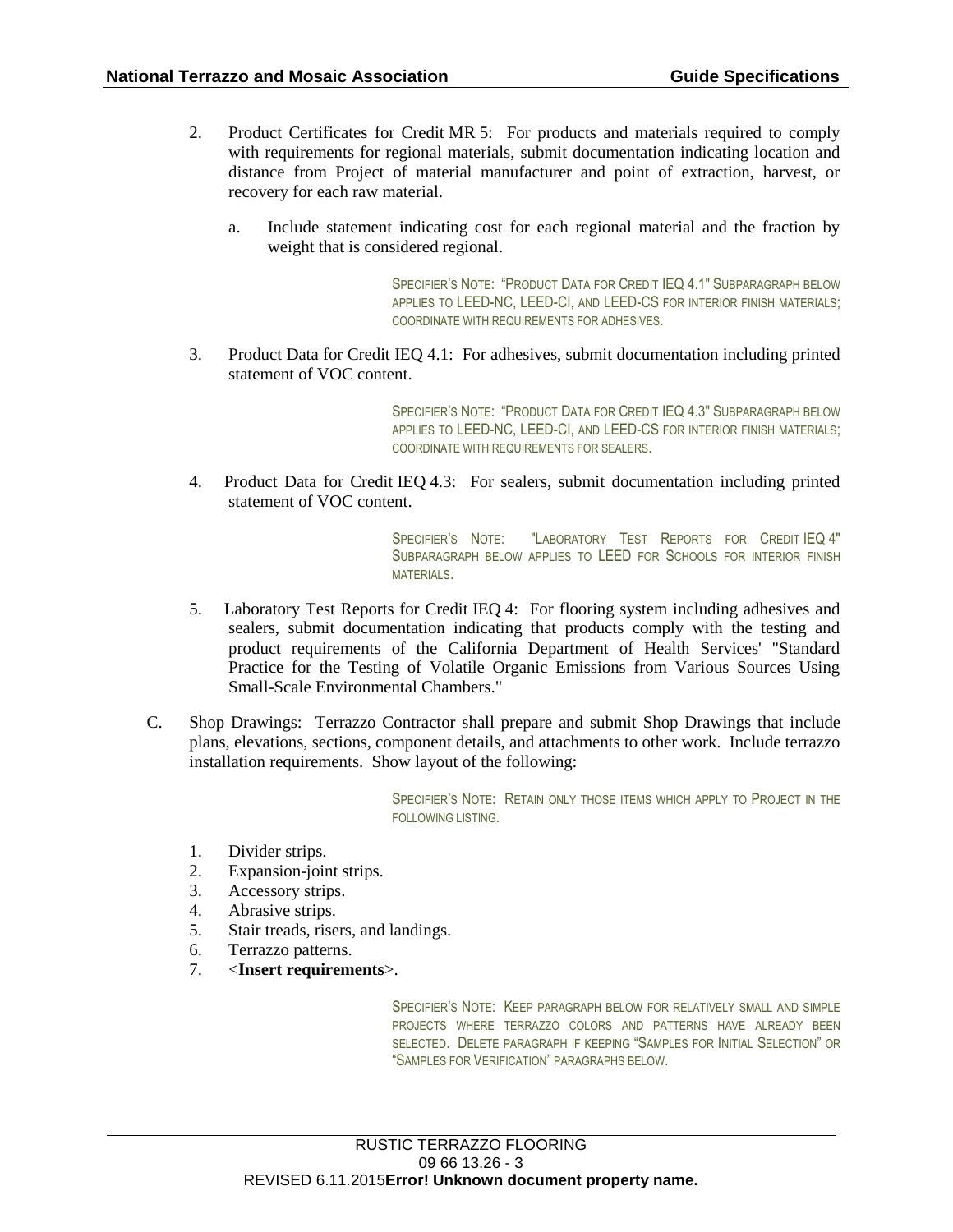D. Samples: Terrazzo Contractor shall prepare and submit a maximum of three samples, sizes [**6 by 6 inches**] [**12 by 12 inches**] for each color and type of terrazzo specified.

> SPECIFIER'S NOTE: KEEP PARAGRAPH BELOW FOR PROJECTS WHERE TERRAZZO COLORS WILL BE SELECTED DURING CONSTRUCTION FROM NTMA "COLOR PLATTE BROCHURE" WHICH ARE VERY LIMITED. CONSULT WITH TERRAZZO CONTRACTOR FOR AVAILABLE AGGREGATE COLORS. DELETE PARAGRAPH WHERE TERRAZZO COLORS HAVE BEEN SELECTED AND ARE INDICATED ON THE DRAWINGS AND SPECIFICATIONS.

E. Samples for Initial Selection: Terrazzo Contractor shall submit NTMA "Color Palette Brochure" showing full range of colors and patterns available for each terrazzo type.

> SPECIFIER'S NOTE: KEEP PARAGRAPH BELOW FOR LARGER AND MORE COMPLEX PROJECT. DELETE PARAGRAPH WHERE TERRAZZO COLORS HAVE BEEN SELECTED AND ARE INDICATED ON THE DRAWINGS AND SPECIFICATIONS.

- F. Samples for Verification: Terrazzo Contractor shall prepare and submit samples for each type, material, color, and pattern of terrazzo and accessory required showing the full range of color, texture, and pattern variations expected. Each terrazzo sample shall be labeled to identify manufacturer's matrix color and aggregate types, sizes, and proportions. Each Sample shall be of same thickness and prepared from same material to be used for the Work, in size indicated below:
	- 1. Terrazzo: 12 by 12 inch Samples with divider strips 4 inches from each edge.
	- 2. Accessories: 6 inch long Samples of each type and kind of exposed strip item required.

# **1.05 INFORMATIONAL SUBMITTAL**

- A. Qualification Data: Terrazzo Contractor shall submit two copies of qualification data.
	- 1. Include list of projects with photographs indicating name and location of Project, name of Owner, name and contact information for General Contractor, and name and contact information for Architect.
	- 2. Include letter from NTMA with the name of the Project and name of member, stating current member status.

# **1.06 CLOSEOUT SUBMITTAL**

SPECIFIER'S NOTE: DE-ICING CHEMICALS AND SALT CAN BE INJURIOUS TO PORTLAND CEMENT SURFACES AND SHOULD NOT BE USED ON RUSTIC TERRAZZO.

A. Maintenance Literature: Submit two copies of maintenance recommendations of NTMA or maintenance product members of NTMA.

# **1.07 QUALITY ASSURANCE**

A. Acceptable Suppliers: A firm experienced in manufacturing products in accordance with NTMA standards and with a record of successful in-service performance, as well as sufficient production capacity to produce required materials.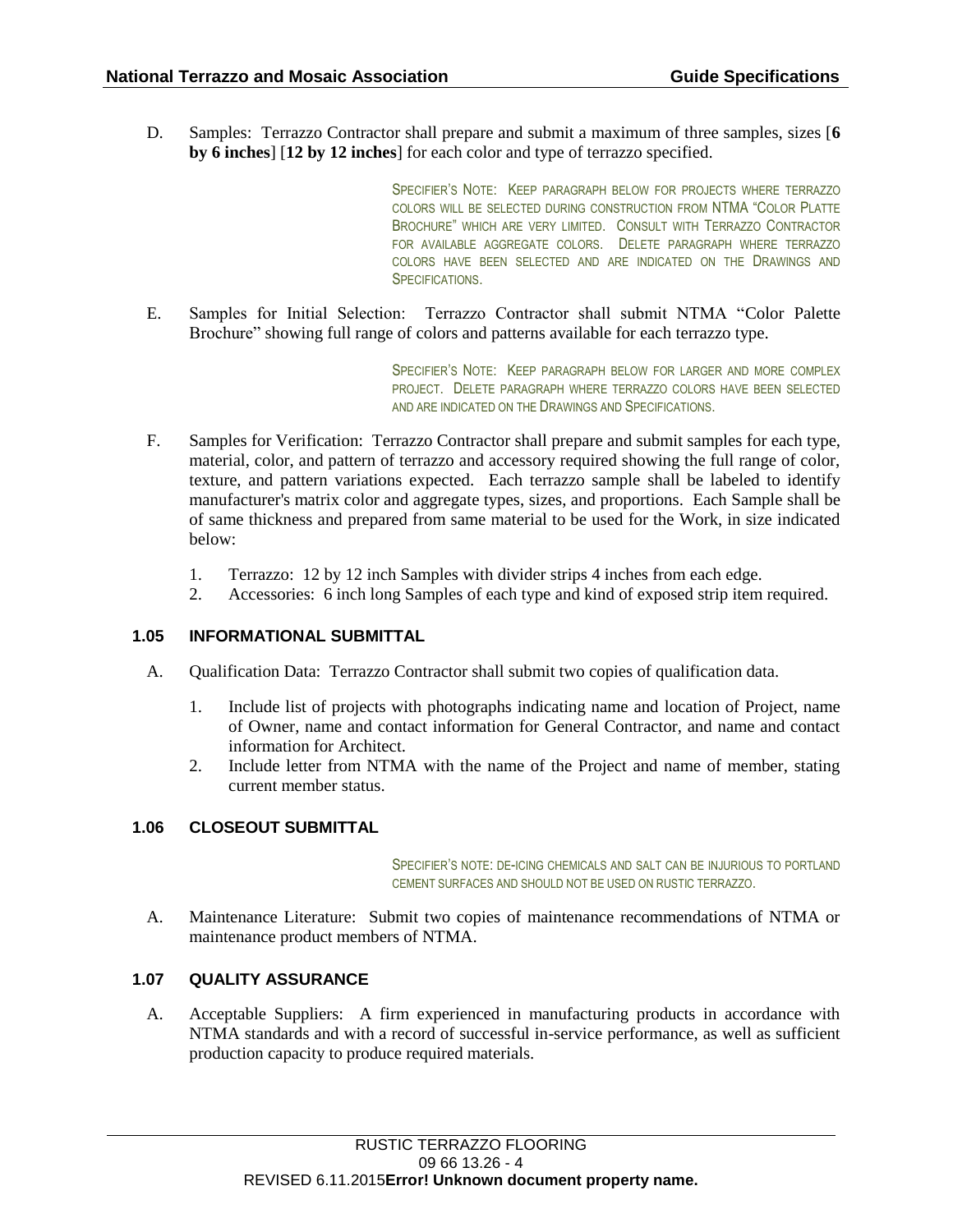- B. Acceptable Terrazzo Contractor: A Contractor Member of NTMA whose work has resulted in construction with a record of successful in service performance.
	- 1. Installer shall have completed terrazzo installations within the past five years of scale and complexity similar to the proposed installation.
- C. Source Limitations for Aggregates: Terrazzo Contractor shall obtain each color, grade, type, and variety of granular materials from single source with resources to provide materials of consistent quality in appearance and physical properties.

SPECIFIER'S NOTE: SIZE OF MOCKUP SHOULD BE DEPENDENT TO NUMBER OF COLORS AND PATTERNS. USUALLY A MOCKUP OF 50 TO 100 SQ. FT. SHOULD BE SUFFICIENT. DETAIL MOCKUP DESIRED ON DRAWINGS. KEEP REQUIREMENTS FOR MOCKUP FOR LARGER AND MORE COMPLEX PROJECTS.

- D. Mockups: Terrazzo Contractor shall construct mockup if required in bid or scope of work documents to verify selections made under Sample submittals and to demonstrate aesthetic effects and set quality standards for materials and execution.
	- 1. Build mockup as indicated on Drawings.
	- 2. Approved mockups may become part of the completed Work if undisturbed at time of Substantial Completion.

# **1.08 DELIVERY, STORAGE AND HANDLING**

- A. Materials shall be delivered to Project site in supplier's original wrappings and containers, labeled with source or manufacturer's name, material or product brand name, and lot number if any.
- B. Materials shall be stored in their original, undamaged packages and containers.
	- 1. Cement materials shall be stored inside a well-ventilated area protected from weather, moisture, soiling, extreme temperatures, and humidity.

# **1.09 FIELD CONDITIONS**

SPECFIER'S NOTE: KEEP FOLLOWING PARAGRAPH AND ASSOCIATED SUBPARAGRAPH FOR EXTERIOR RUSTIC TERRAZZO INSTALLATIONS.

- A. Weather Limitations: Proceed with installation only when existing and forecasted weather conditions permit terrazzo flooring to be installed according to NTMA standards.
	- 1. Where existing and forecasted weather conditions do not comply with NTMA standards, the General Contractor shall provide enclosure with temporary heat maintained at a minimum of 50 deg F.

SPECFIER'S NOTE: KEEP OPTION IN FOLLOWING PARAGRAPH FOR INTERIOR RUSTIC TERRAZZO INSTALLATIONS.

B. General Contractor shall provide sufficient water**[, temporary heat and light,]** and adequate electric power with suitable outlets connected and distributed for use within 100 feet of any working space.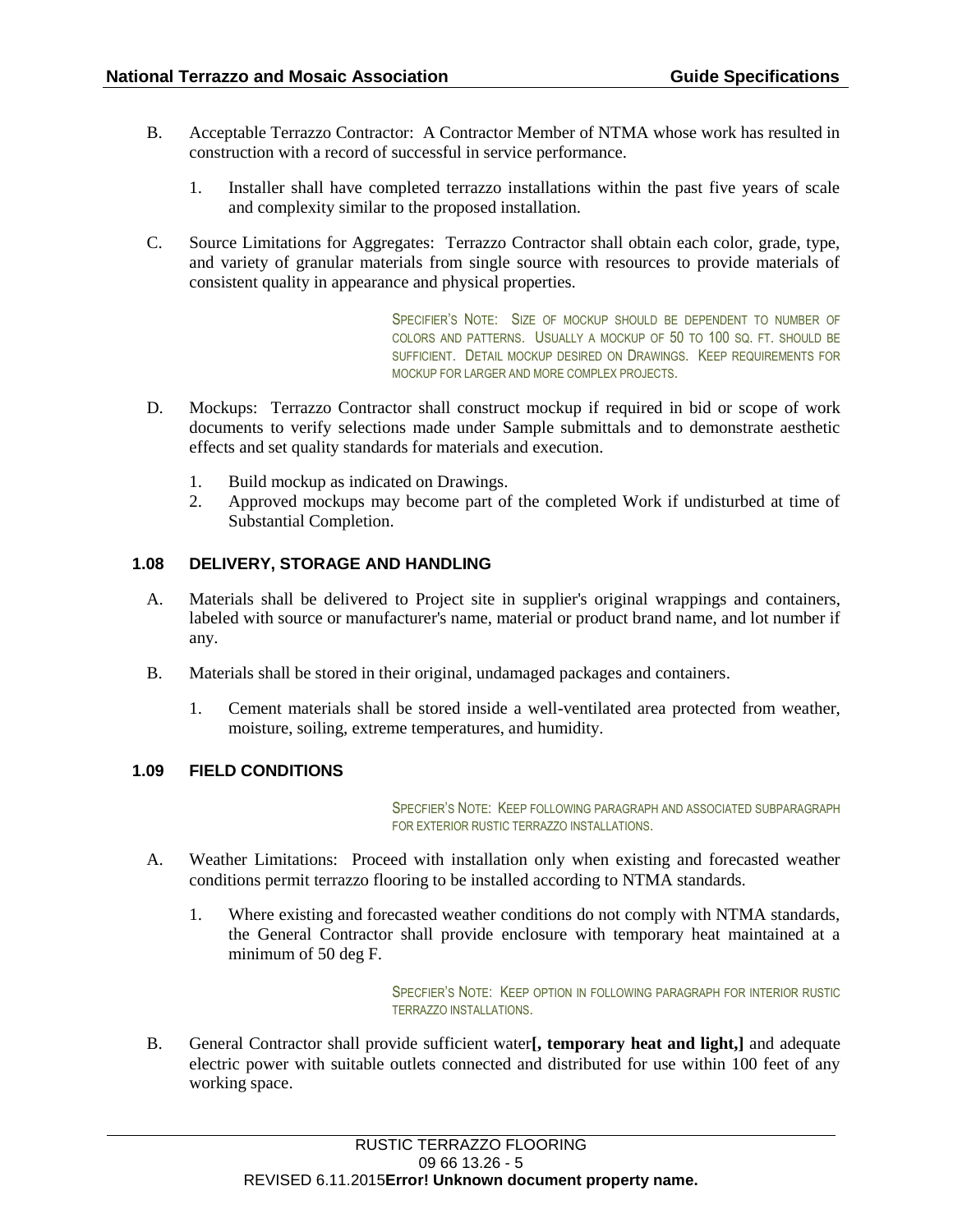SPECFIER'S NOTE: KEEP FOLLOWING PARAGRAPH FOR INTERIOR RUSTIC TERRAZZO INSTALLATIONS.

- C. General Contractor shall provide temporary enclosures and other suitable methods to protect adjacent spaces from damage during installation.
	- 1. Maintain ambient temperatures in the area to receive terrazzo at not less than 50 deg. F.
	- 2. Maintain adequate ventilation in the area to receive terrazzo.
- D. Terrazzo Contractor shall protect other adjacent work from water and dust generated by grinding operations.

## **1.10 GUARANTEE**

A. One year from date of substantial completion of Terrazzo installation.

# **PART 2 - PRODUCTS**

# **2.01 PERFORMANCE REQUIREMENTS**

- A. Recycled Content of Rustic Terrazzo Flooring Materials: Provide aggregates with a postconsumer recycled content plus one-half of preconsumer recycled content not less than <**Insert number**> percent.
- B. Regional Materials: Provide **[portland cement] [aggregate] [and] [sand]** that has been extracted, harvested, or recovered, as well as manufactured within 500 miles of Project site.

SPECIFIER'S NOTE: RETAIN "LOW-EMITTING MATERIALS" PARAGRAPH BELOW IF REQUIRED FOR LEED FOR SCHOOLS CREDIT IEQ 4 FOR INTERIOR FINISH MATERIALS.

C. Low-Emitting Materials: Flooring system shall comply with the testing and product requirements of the California Department of Health Services' "Standard Practice for the Testing of Volatile Organic Emissions from Various Sources Using Small-Scale Environmental Chambers."

## **2.02 MATERIALS**

SPECIFIER'S NOTE: SELECT WHITE OR GRAY CEMENT. BOTH WHITE AND GRAY PORTLAND CEMENT MAY NOT BE UNIFORM IN COLOR AND MAY PRODUCE A VARIATION OF SHADE IN THE MATRIX. WHERE CLIMACTIC CONDITIONS DO DEMAND, SPECIFY AN AIR ENTRAINING AGENT (6 PERCENT AIR PLUS OR MINUS 1 PERCENT) FOR STRUCTURAL SLAB TO MINIMIZE FREEZE-THAW CYCLE DAMAGE. PACKAGE AIR ENTRAINING CEMENT MUST NOT BE USED.

- A. Portland cement: ASTM C 150, Type I, [**white**][**gray**]
- B. Sand: Coarse, clean, washed, locally available sand.

SPECIFIER'S NOTE: SELECT HARD, DURABLE AGGREGATES, PARTICULARLY IN AREAS WHERE FREEZING OCCURS. CONSULT LOCAL TERRAZZO INSTALLER. IN AREAS SUCH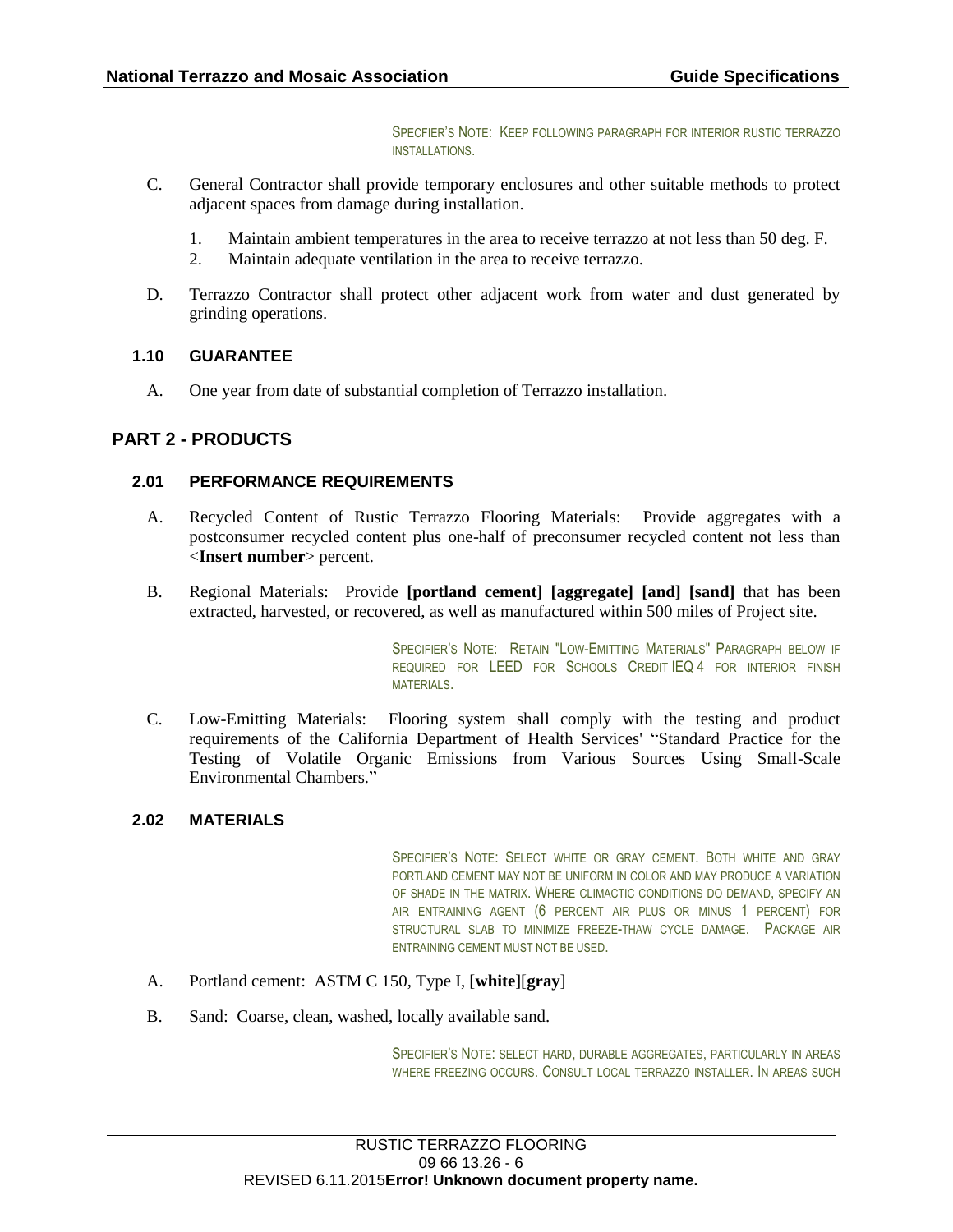AS SWIMMING POOLS DECKS, WHERE A SMOOTHER FINISH MAY BE DESIRED, OVAL AGGREGATE SHOULD BE CONSIDERED.

C. Marble, Quartz, Granite or Gravel:

SPECIFIER'S NOTE: STANDARD MARBLE AGGREGATES ARE NO. 1 AND NO. 2 SIZE UNLESS SPECIFIED OTHERWISE.

- 1. Size: Conform to NTMA standards.
- 2. Abrasion and Impact Resistance: Not more than 40 percent loss when tested in accordance with ASTM C 131
- 3. Chips shall contain no deleterious or foreign matter.
- D. Colorant: Alkali-resistant color stable pigment.
- E. Strips:
	- 1. Expansion joints: Zinc with a cap strip top with a depth of 1-1/4 inches.
		- a. Thickness:  $\langle$  insert thickness>.
		- b. Color: <**insert color**>.

SPECIFIER'S NOTE: SPECIFY MATERIAL AND SIZE. USE ETHAFOAM, BUTYL RUBBER OR CORK. 1/2 INCH IS RECOMMENDED WIDTH, FULL DEPTH OF UNDERBED AND TERRAZZO TOPPING. PLACE DIRECTLY ABOVE EXPANSION JOINTS IN CONCRETE STRUCTURAL SLAB. SEE STRIP GUIDE.

- 2. Divider Strips:
	- a. Materials: [**White alloy of zinc**].
	- b. Thickness: 16 gauge.
- F. Curing Materials: Water or polyethylene sheeting.

#### **2.03 MISCELLANEOUS ACCESSORIES**

- A. Sealant: Polyurethane with appropriate backer rod.
- B. Sealer: Terrazzo Contractor shall provide a penetrating, non-ambering, clear sealer that is chemically neutral; does not impair terrazzo aesthetics or physical properties; is specifically recommended for rustic terrazzo. Sealers shall comply with the following:

SPECIFIER'S NOTE: SOLVENT ACRYLIC TYPE PREFERRED.

1. Solvent-Based Sealer Properties: Flashpoint at 95 deg. F according to ASTM D 56.

SPECIFIER'S NOTE: RETAIN PARAGRAPH BELOW IF REQUIRED FOR LEED-NC, LEED-CI, OR LEED-CS CREDIT IEQ 4.3.

2. Sealers shall have a VOC content of  $200 \text{ g/L}$  or less when calculated according to 40 CFR 59, Subpart D (EPA Method 24).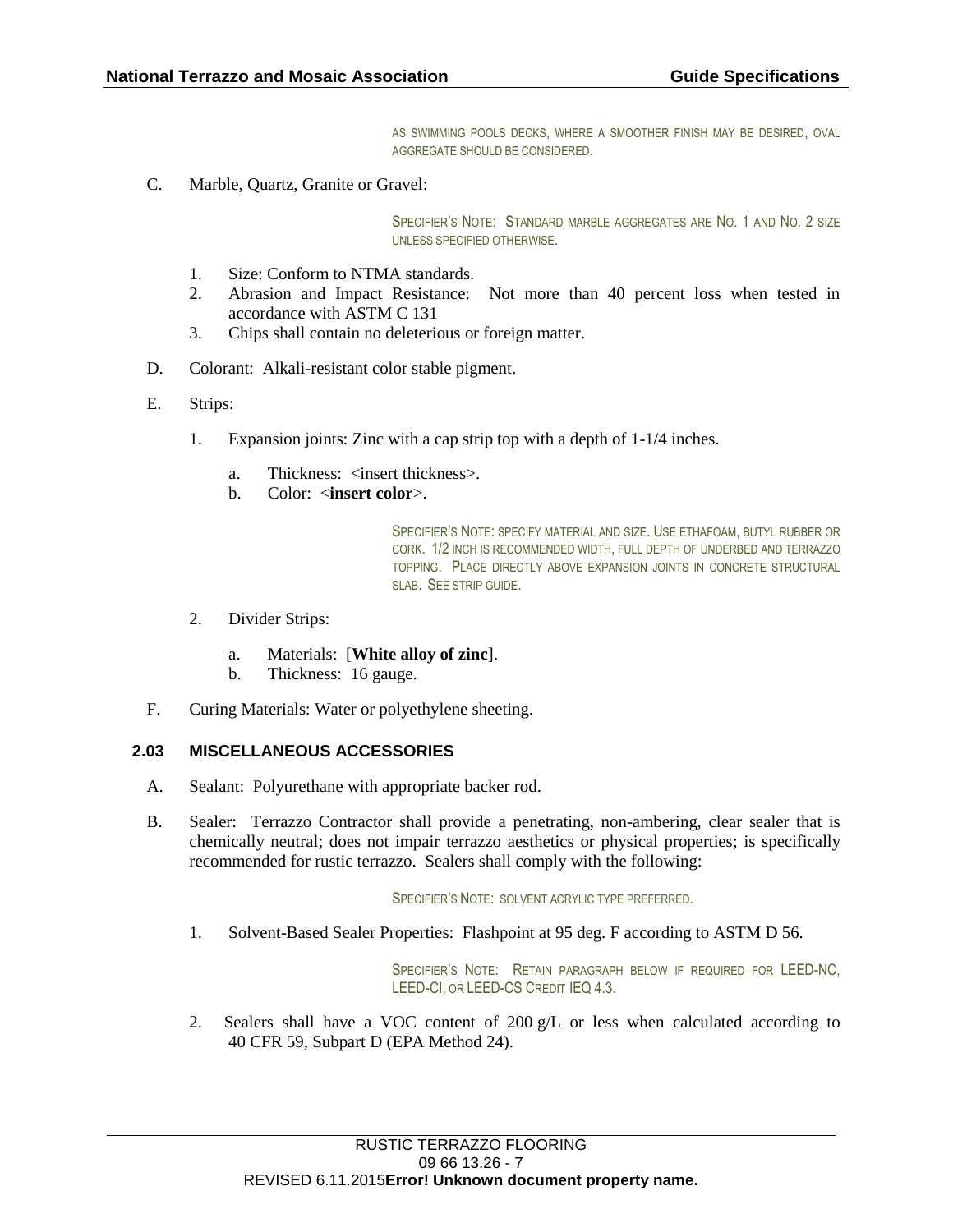# **2.04 MIXES**

A. Terrazzo Selection: Terrazzo Contractor shall provide terrazzo mix(es) according to the following:

> SPECIFIER'S NOTE: USUALLY KEEP ONLY ONE OF THE FOLLOWING SUBPARAGRAPHS FOR SPECIFYING TERRAZZO MIX COLOR.

> SPECIFIER'S NOTE: RETAIN FOLLOWING IF SPECIFYING A COLOR FROM A NTMA PLATE NO.

1. NTMA Plate No. <Insert rustic terrazzo plate no.>

SPECIFIER'S NOTE: RETAIN FOLLOWING IF COLOR WILL BE CHOSEN FROM A NTMA PLATE NO. AFTER CONTRACT IS AWARDED. ANY DEVIATION FROM NTMA PLATE MUST BE CLEARLY STIPULATED.

# 2. Mix Color: [**As selected by Architect from NTMA rustic-terrazzo plates**] <**Insert NTMA color plate designation**>

SPECIFIER'S NOTE: RETAIN FOLLOWING IF A CUSTOM COLOR HAS BEEN CHOSEN AND A MIX WILL BE SPECIFIED. MODIFY AS REQUIRED FOR DESIRED MIX. PERCENTAGES MUST ADD UP TO 100 PERCENT. COPY IF ADDITIONAL MIX REQUIREMENT ARE NEEDED. DO NOT KEEP THE FOLLOWING IF CHOOSING FROM NTMA'S STANDARD TERRAZZO PLATES.

- 3. Custom Mix Color and Pattern:
	- a. Color No.  $1$ .
		- 1) Cement Color: [**White**][**Gray**].
		- 2) Chips: [**No. 1**][**No. 2**], <**insert name of chip**>, <**insert percentage**> percent.
		- 3) Chips: [**No. 1**][**No. 2**], <**insert name of chip**>, <**insert percentage**> percent.
		- 4) Chips: [**No. 1**][**No. 2**], <**insert name of chip**>, <**insert percentage**> percent.
	- b. Color No. 2:
		- 1) Cement Color: [**White**][**Gray**].
		- 2) Chips: [**No. 1**][**No. 2**], <**insert name of chip**>, <**insert percentage**> percent.
		- 3) Chips: [**No. 1**][**No. 2**], <**insert name of chip**>, <**insert percentage**> percent.
		- 4) Chips: [**No. 1**][**No. 2**], <**insert name of chip**>, <**insert percentage**> percent.
	- c. Color for Base:
		- 1) Cement Color: [**White**][**Gray**].
		- 2) Chips: No. 1, <**insert name of chip**>, <**insert percentage**> percent.
		- 3) Chips: No. 1, <**insert name of chip**>, <**insert percentage**> percent.
		- 4) Chips: No. 1, <**insert name of chip**>, <**insert percentage**> percent.

SPECIFIER'S NOTE: RETAIN FOLLOWING IF A CUSTOM COLOR HAS BEEN CHOSEN AND MATCHING AN APPROVED SAMPLE WILL BE REQUIRED OR IF TERRAZZO IS REQUIRED TO MATCH AN EXISTING INSTALLATION.

- 4. Custom Mix Color and Pattern: [Match Architect's sample] [Match existing].
- B. Proportions: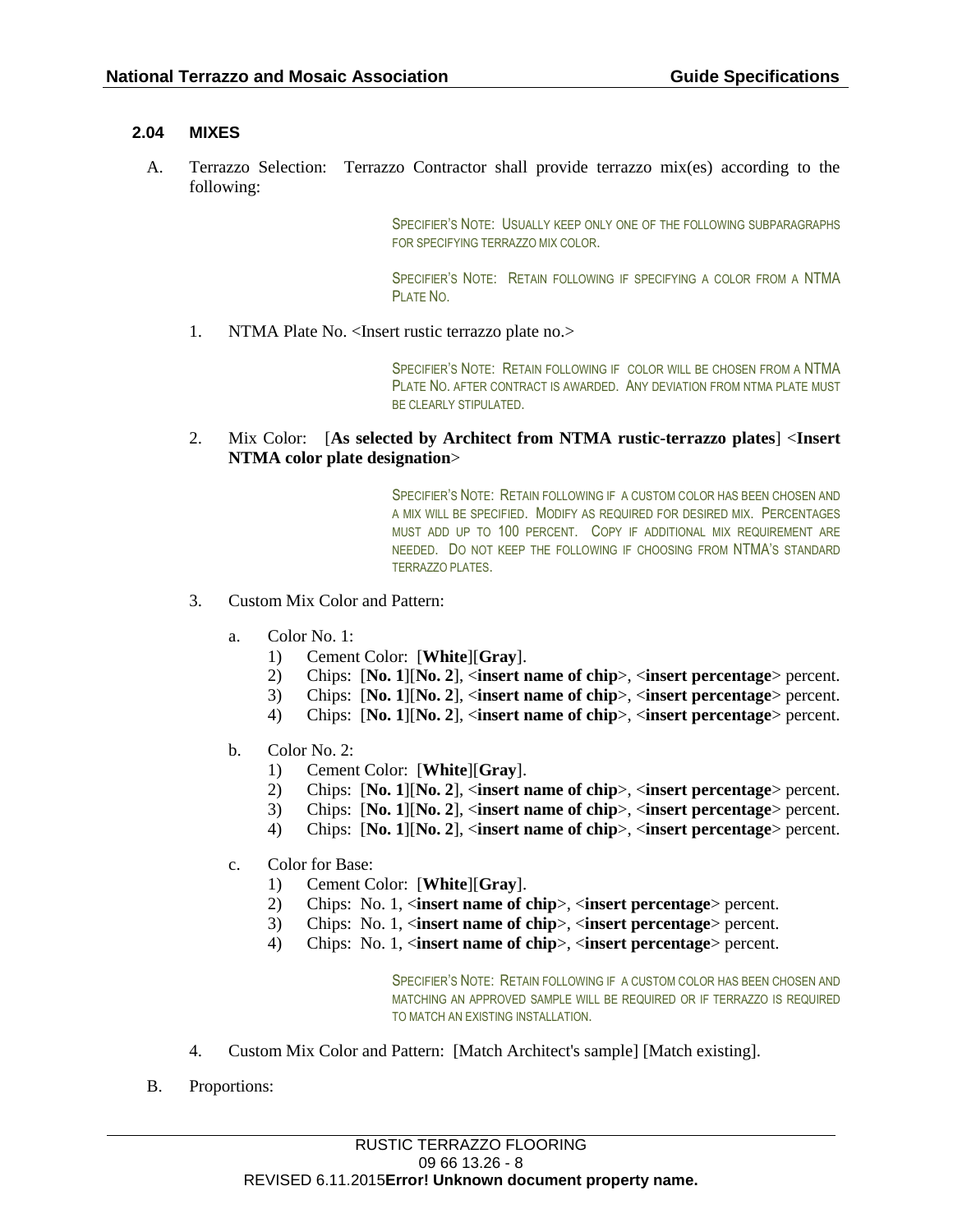SPECIFIER'S NOTE: DELETE FOLLOWING PARAGRAPH FOR MONOLITHIC RUSTIC TERRAZZO.

1. Underbed: One part portland cement to 4 parts coarse sand. Air entrainment agent (6 percent plus / minus 1 percent air).

> SPECIFIER'S NOTE: NTMA RECOMMENDED MIX IN FOLLOWING PARAGRAPH WITH 4- 1/2 TO 5 GALLONS OF CLEAN WATER. DEPTH OF TOPPING 1/2 TO 3/4 INCH, DEPENDING ON THE SIZE OF AGGREGATE. CLEAN WHITE FINE SAND MAY BE ADDED TO MIX.

- 2. Terrazzo Topping: One 94-lb. bag of portland cement per 200 lb. of aggregate and sufficient potable water to produce a workable mix.
- C. Mixing: Terrazzo Contractor shall mix underbed and topping as follows:

SPECIFIER'S NOTE: DELETE FOLLOWING PARAGRAPH FOR MONOLITHIC RUSTIC TERRAZZO.

- 1. Underbed:
	- a. Charge and mix sand and Portland cement.
	- b. Add water and mix.
- 2. Terrazzo Topping:
	- a. Charge and mix aggregate and portland cement.
	- b. Add water and mix to a uniform workable consistency.

# **PART 3 - EXECUTION**

# **3.01 EXAMINATION**

- A. The General Contractor and Architect shall examine substrates and areas, with Terrazzo Contractor present, for compliance with requirements for installation tolerances and other conditions affecting performance of the Work.
	- 1. Verify that concrete surfaces to receive [bonded] [monolithic] terrazzo flooring are sound, free of laitance, glaze, efflorescence, curing compounds, form-release agents, dust, dirt, grease, oil and other contaminants incompatible with terrazzo flooring materials. Concrete substrate shall have a float finish.

SPECIFIER'S NOTE: STRUCTURAL CRACKS IN SUBSTRATE WILL USUALLY BE TRANSMITTED THROUGH TOPPING TO SURFACE.

B. Terrazzo Contractor shall proceed with installation only after unsatisfactory conditions, including levelness tolerances, have been corrected.

# **3.02 PREPARATION**

A. General Contractor shall broom clean area to receive terrazzo to remove loose chips and all foreign matter.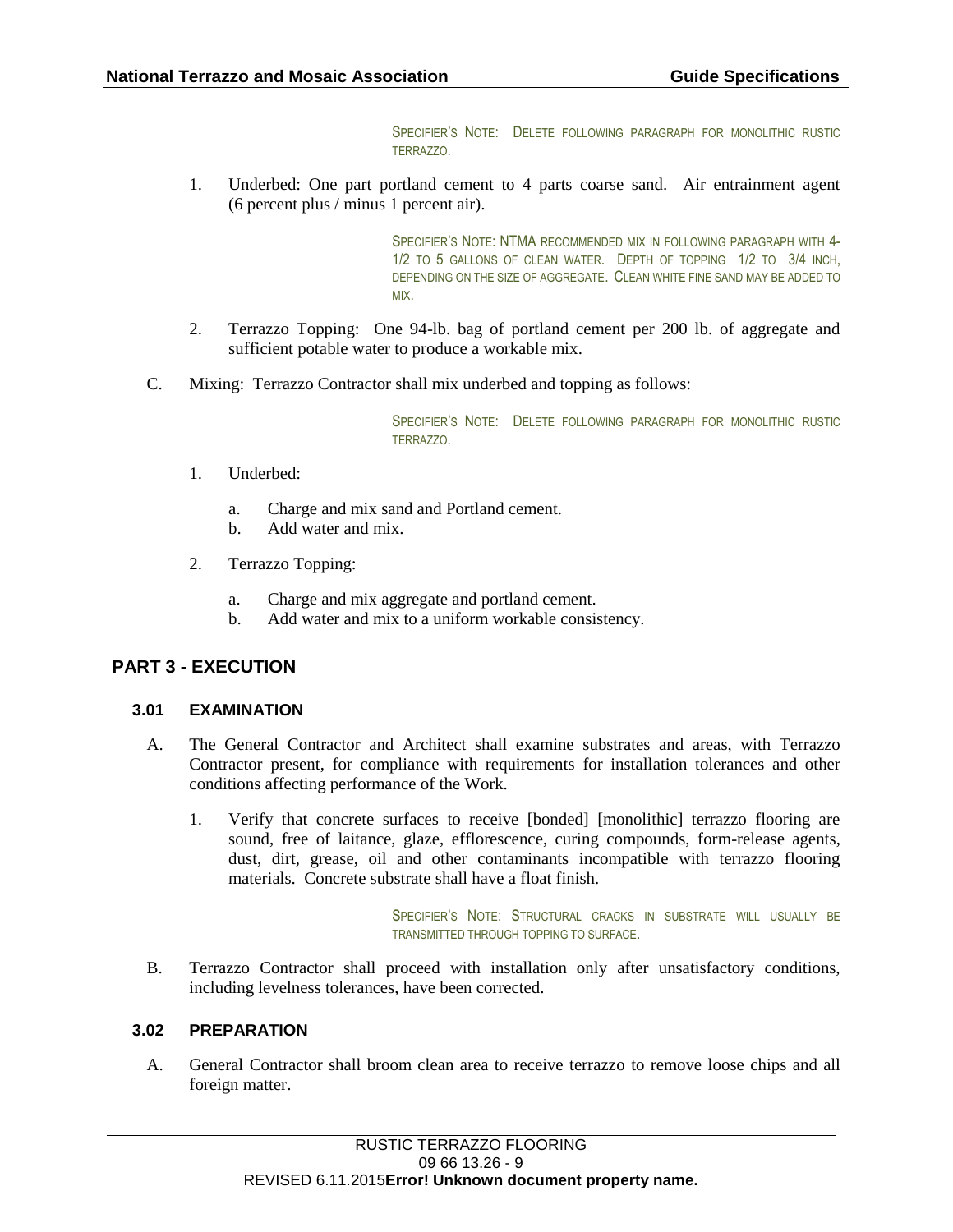# **3.03 INSTALLATION**

SPECIFIER'S NOTE: DELETE FOLLOWING PARAGRAPH FOR MONOLITHIC RUSTIC TERRAZZO.

- A. Concrete Underbed:
	- 1. Set expansion material around building perimeter, around all column bases, and directly above expansion joints in concrete structural slab.
	- 2. Thoroughly saturate concrete subfloor with water, slush and broom with neat cement paste.
	- 3. Place concrete underbed and screed to an elevation of 1/2- to 3/4-inch below finished surface, depending on size of aggregate.
	- 4. Install divider strips before concrete hardens.
- B. Placing Rustic Terrazzo Topping:

SPECIFIER'S NOTE: RUSTIC TERRAZZO TOPPING WILL BE 1/2- TO 3/4-INCH THICK DEPENDING ON SIZE OF AGGREGATE.

SPECIFIER'S NOTE: DELETE FOLLOWING PARAGRAPH FOR MONOLITHIC RUSTIC TERRAZZO.

- 1. Soak underbed surface thoroughly with clean water.
- 2. Place rustic terrazzo mixture in panels formed by divider strips and trowel mixture to top of strips.
- 3. Roll and compact surface until all excess cement and water has been extracted.
- C. Finishing: Expose aggregate by hosing, absorbent rolling, or use of a retarder.
- D. Curing: After completing placement of terrazzo and composition has sufficiently set, Terrazzo Contractor shall cure the terrazzo topping by flooding with clean water, or covering with polyethylene sheeting.

#### SPECIFIER'S NOTE: ACID WASH NO SOONER THAN 7 DAYS AFTER INSTALLATION.

- E. Cleaning: When topping is sufficiently cured, in the opinion of the Terrazzo Contractor, apply cleaner, scrub with a stiff broom to remove all laitance and rinse immediately with clean water to remove all traces of cleaner.
- F. Sealing:
	- 1. Rinse floor with clean water and allow to dry.
	- 2. When floor is thoroughly dry, apply the sealer in accordance with manufacturer's directions for use on rustic terrazzo.
- G. Joint Sealants: Place sealant in joints with backer rod as required.

#### **3.04 REPAIR**

A. Terrazzo Contractor shall repair terrazzo areas that evidence lack of bond between topping and underbed according to NTMA's written recommendations.